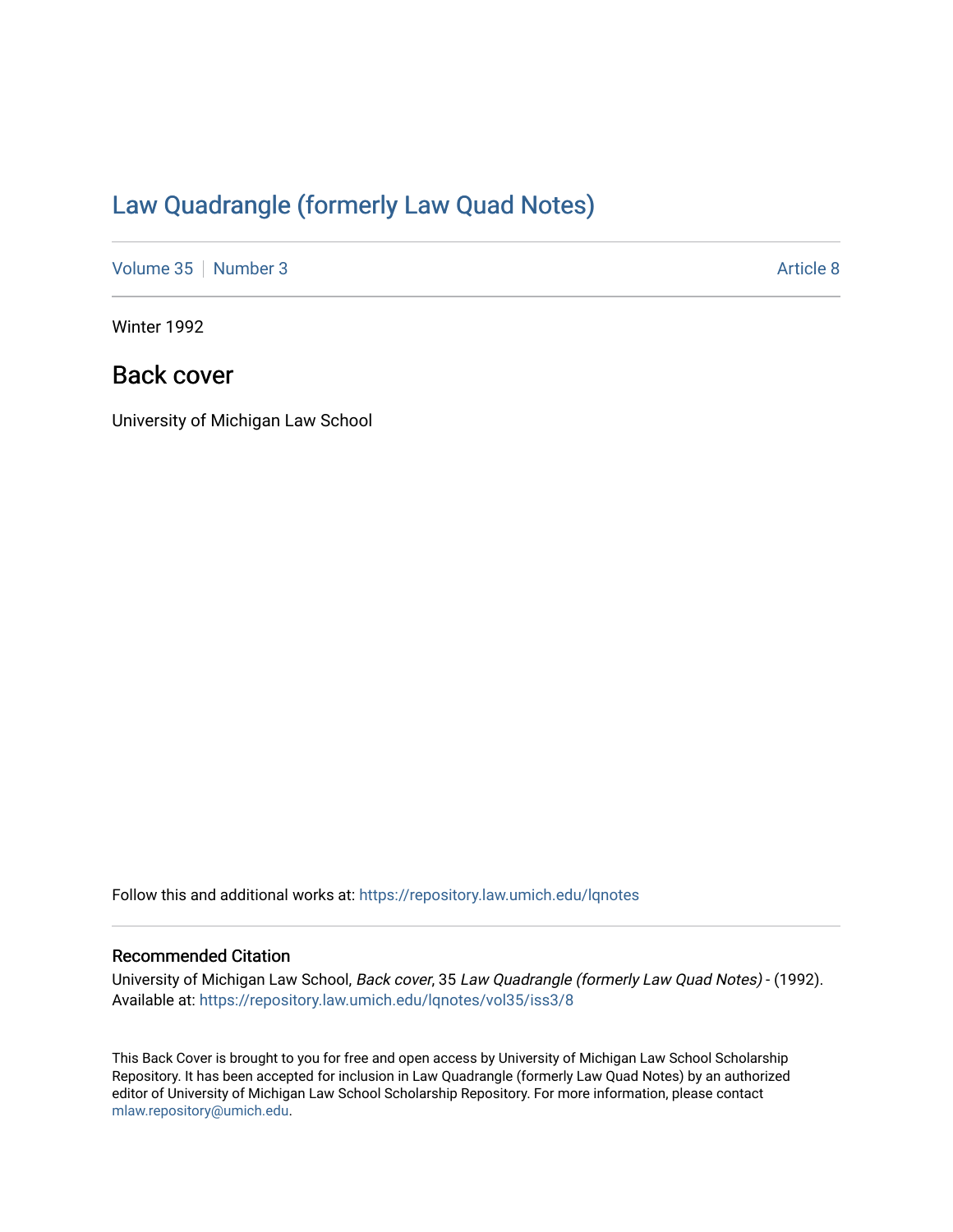### Have you moved recently?

If you are a Law School graduate, please send your change of address to **Law School Relations Ann Arbor, MI 48109-1215** 

Only non-alumni subscribers should write directly to Law Quadrangle Notes, 915 Legal Research Building Ann Arbor, MI 48109-1215

The University of Michigan, as an Equal Opportunity/Affirmative<br>Action employer, complies with applicable federal and state laws<br>prohibiting discrimination, including Title IX of the Education<br>Amendments of 1972 and Secti

**The Regents of the University:** Deane Baker, Ann Arbor: Paul W. Brown, Mackinac Island; Shirley M. McFee, Battle Creek; Neal D. Nielsen, Brighton: Philip H. Power, Ann Arbor; Veronica Latta Smith, Grosse Ile; Nellie M. V